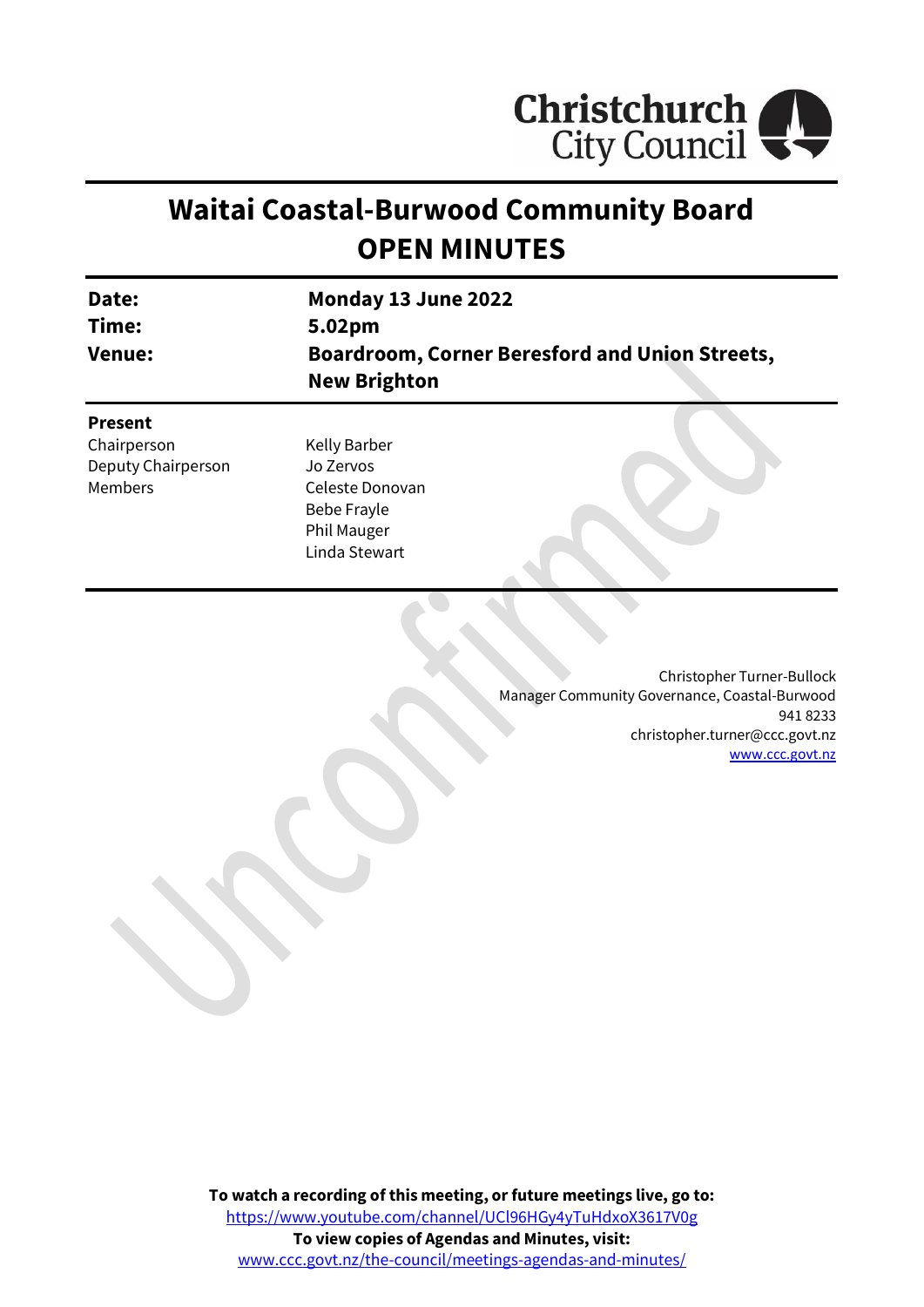

#### **Karakia Tīmatanga**: Led by Kelly Barber.

The agenda was dealt with in the following order.

### **1. Apologies Ngā Whakapāha**

#### **Part C**

There were no apologies.

## **2. Declarations of Interest Ngā Whakapuaki Aronga**

#### **Part B**

It was noted that Bebe Frayle is a volunteer of the Dallington Community Garden.

### **3. Confirmation of Previous Minutes Te Whakaāe o te hui o mua**

#### **Part C**

#### **Community Board Resolved CBCB/2022/00025**

That the minutes of the Waitai Coastal-Burwood Community Board meeting held on Monday, 16 May 2022 be confirmed.

Kelly Barber/Bebe Frayle **Carried**

### **4. Public Forum Te Huinga Whānui**

#### **Part B**

#### **4.1 Guardians of Rawhiti Domain**

Cathy Baker on behalf of the Guardians of Rawhiti Domain addressed the Board in relation to the upcoming installation of a Boulder Copper Habitat at Rawhiti Domain for the Canterbury Boulder Copper Butterflies.

Following questions from members, the Chairperson thanked Cathy Baker for her update.

#### **Attachments**

A Guardians of Rawhiti Domain - Canterbury Boulder Copper Habitat Handout

## **5. Deputations by Appointment Ngā Huinga Whakaritenga**

#### **Part B**

There were no deputations by appointment.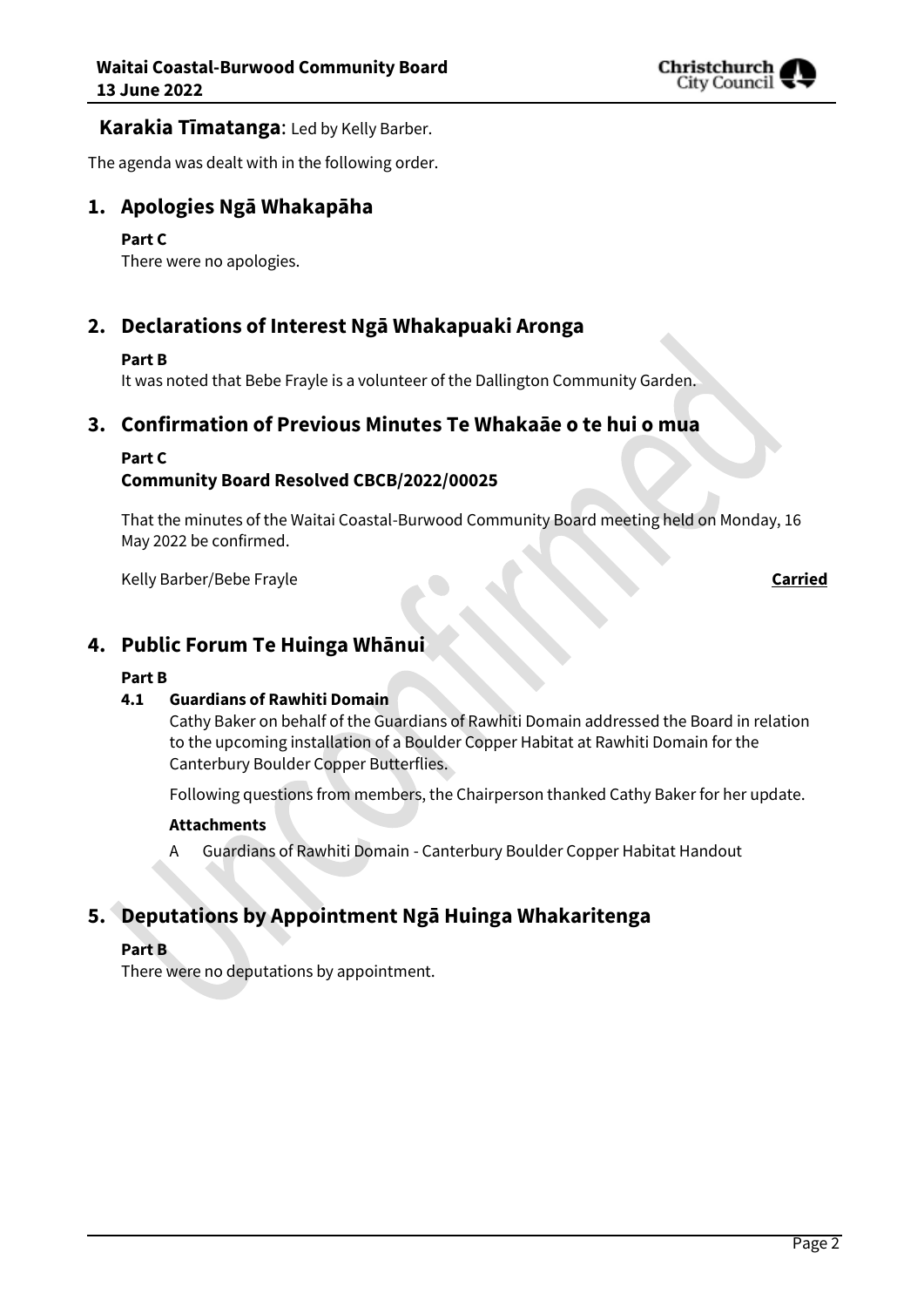

## **6. Presentation of Petitions Ngā Pākikitanga**

#### **Part B**

**6.1** Amanda Neil, local resident, presented a 169 signatory petition requesting a stop bank around the Brooklands Lagoon:

We want a proper stop-bank to top the flooding tide. We've had a major think-tank so Council will provide. Now join up every sand dune and help us all to see, along the long lagoon a safe track there should be.

Whilst presenting the petition, Amanda Neil highlighted four specific requests:

- 1. We ask Councillors from ECAN and CCC to assess this situation together, consult with local residents, engineers and contracts – who know and love this land, having the wisdom to make a decent stopbank – and then all parties to take urgent team action.
- 2. We ask CCC to use the money given to each Council from 3 Waters, which can be used for stopbank protection.
- 3. We ask you to provide a report of planning back to us within 2 months, which we will distribute throughout our neighbourhoods.
- 4. We ask that these four things be recorded here today, in readiness for action.

Following questions from members, the Chairperson thanked Amanda Neil for her presentation.

#### **Community Board Resolved CBCB/2022/00026**

#### **Part B**

That the Waitai Coastal-Burwood Community Board:

- 1. Refers the issues raised in the petition to staff for investigation and response back to the Community Board by way of InfoCouncil Memorandum.
- 2. Requests staff to liaise with Environment Canterbury and any other relevant agencies in relation to the issues raised by the petitioner.

#### Jo Zervos/Celeste Donovan **Carried**

- **Attachments**
- A Brooklands Lagoon Stopbank Statement
- B Petition Brooklands Lagoon Stopbank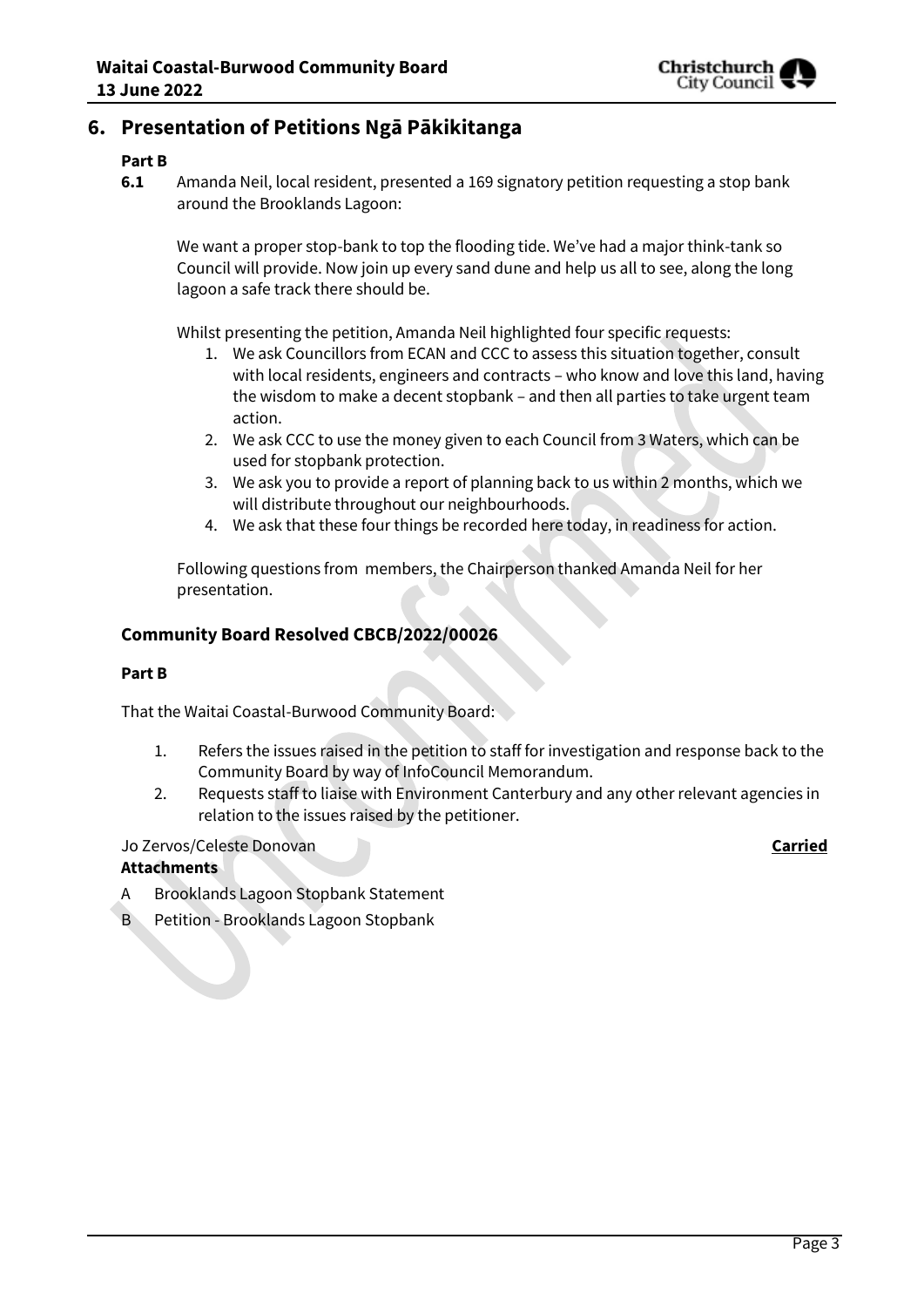

## **7. Canterbury Genealogy Society Incorporated - Lease at Parkview Lounge Community Board Resolved CBCB/2022/00027 Original Staff Recommendation accepted without change**

#### **Part C**

That the Waitai Coastal-Burwood Community Board:

- 1. Grants a lease to Canterbury Genealogy Society Incorporated over part of Parklands Community Centre known as Parkview Lounge located at 75 Queenspark Drive for a period up to five years at an annual rental of \$5,200 per annum plus GST with threeyearly rent reviews in accordance with section 61(2A) of the Reserves Act 1977.
- 2. Authorises the Property Consultancy Manager to conclude and administer the terms and conditions of the lease.

Phil Mauger/Jo Zervos **Carried**

## **8. Travis Road - Cycle Lanes and Parking Restrictions (between Wattle Drive and Bower Avenue)**

### **Community Board Resolved CBCB/2022/00028 Original Staff Recommendation accepted without change**

#### **Part C**

That the Waitai Coastal-Burwood Community Board:

- 1. Pursuant to Clause 7 of the Christchurch City Council Traffic and Parking Bylaw 2017 approves:
	- a. That the stopping of vehicles is prohibited at all times on the north side of Travis Road commencing at a point 150 metres west of its intersection with Bower Avenue and extending in an easterly direction for a distance of 15 metres as shown in Attachment A (RD359401 Issue 1 dated 3/2/2022).
	- b. That the stopping of vehicles is prohibited at all times on the north side of Travis Road commencing at a point 130 metres west of its intersection with Bower Avenue and extending in an easterly direction for a distance of 36 metres as shown in Attachment A (RD359401 Issue 1 dated 3/2/2022).
	- c. That the stopping of vehicles is prohibited at all times on the north side of Travis Road commencing at a point 70 metres west of its intersection with Bower Avenue and extending in an easterly direction for a distance of 9 metres as shown in Attachment A (RD359401 Issue 1 dated 3/2/2022).
	- d. That the stopping of vehicles is prohibited at all times on the north side of Travis Road commencing at a point 55 metres west of its intersection with Bower Avenue and extending in an easterly direction for a distance of 28 metres as shown in Attachment A (RD359401 Issue 1 dated 3/2/2022).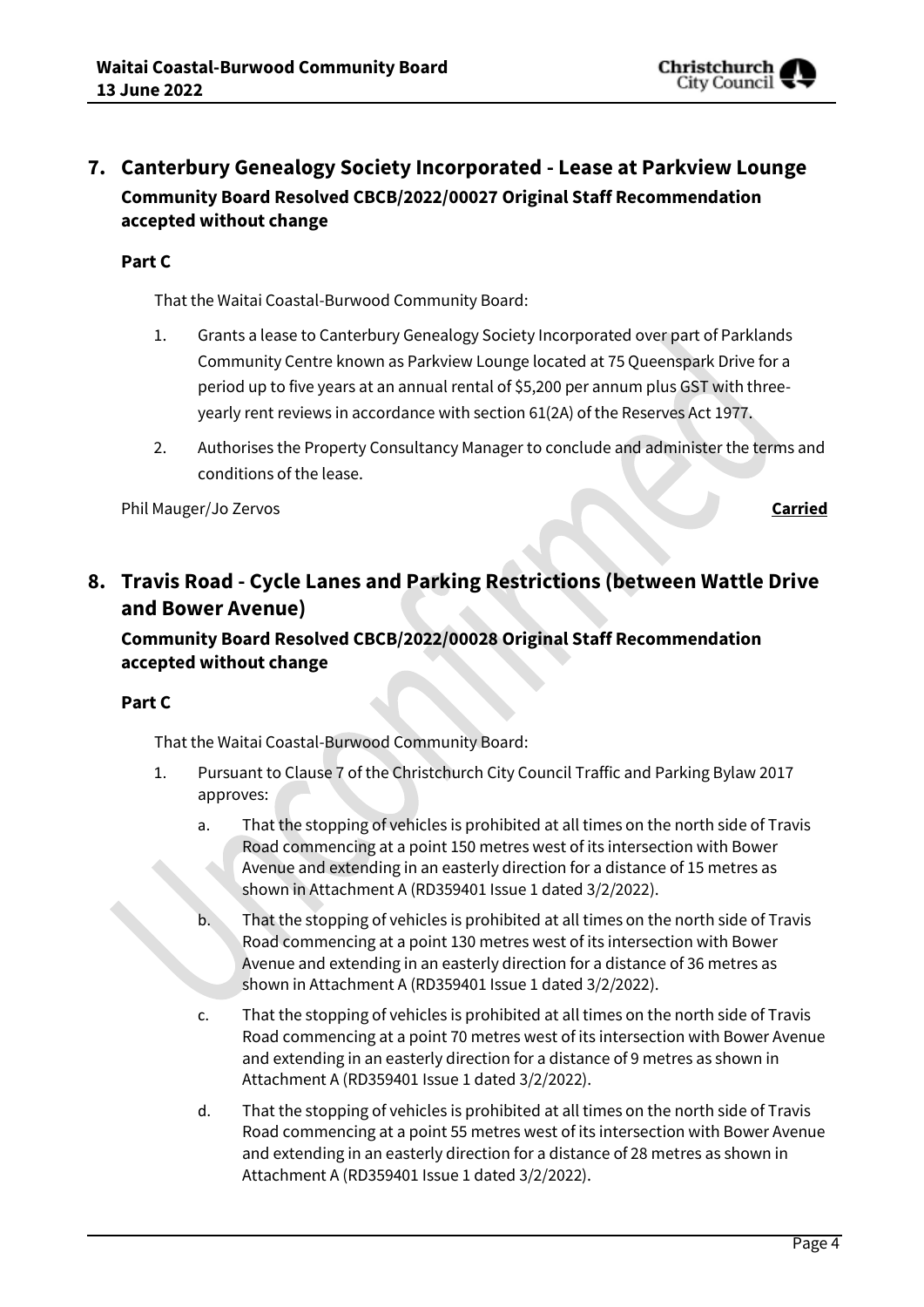

- 2. Revoke any previous resolutions pertaining to traffic controls made pursuant to any bylaw to the extent that they are in conflict with the traffic controls described above.
- 3. That these resolutions take effect when the traffic control devices that evidence the restrictions described in the staff report are in place.

Phil Mauger/Kelly Barber **Carried**

## **9. Waitai Coastal-Burwood 2021-22 Youth Development Fund - Lauren Sheere**

**Community Board Resolved CBCB/2022/00029 Original Staff Recommendation accepted without change**

#### **Part C**

That the Waitai Coastal-Burwood Community Board:

Approve a grant of \$500 from its 2021-22 Youth Development Fund to Lauren Sheere  $1.$ towards her flights to attend the FIG 51<sup>st</sup> Nissen Cup in Switzerland and the Coimbra Gym Fest in Portugal from 21 June to 2 July 2022. The granted funds are not to be used for any supervisory staff, coaching, tuition, chaperone or management costs to attend and are to be returned if the event is cancelled or postponed beyond 31 December 2022.

Phil Mauger/Jo Zervos **Carried**

## **10. Waitai Coastal-Burwood 2021-22 Discretionary Response Fund Application - Dallington Community Gardens**

**Community Board Resolved CBCB/2022/00030 Original Staff Recommendation accepted without change**

#### **Part C**

That the Waitai Coastal-Burwood Community Board:

Approves a grant of \$1,693 from its 2021-22 Discretionary Response Fund to the  $1.$ Dallington Community Gardens towards the DCG Development, excluding petrol costs.

Linda Stewart/Jo Zervos **Carried**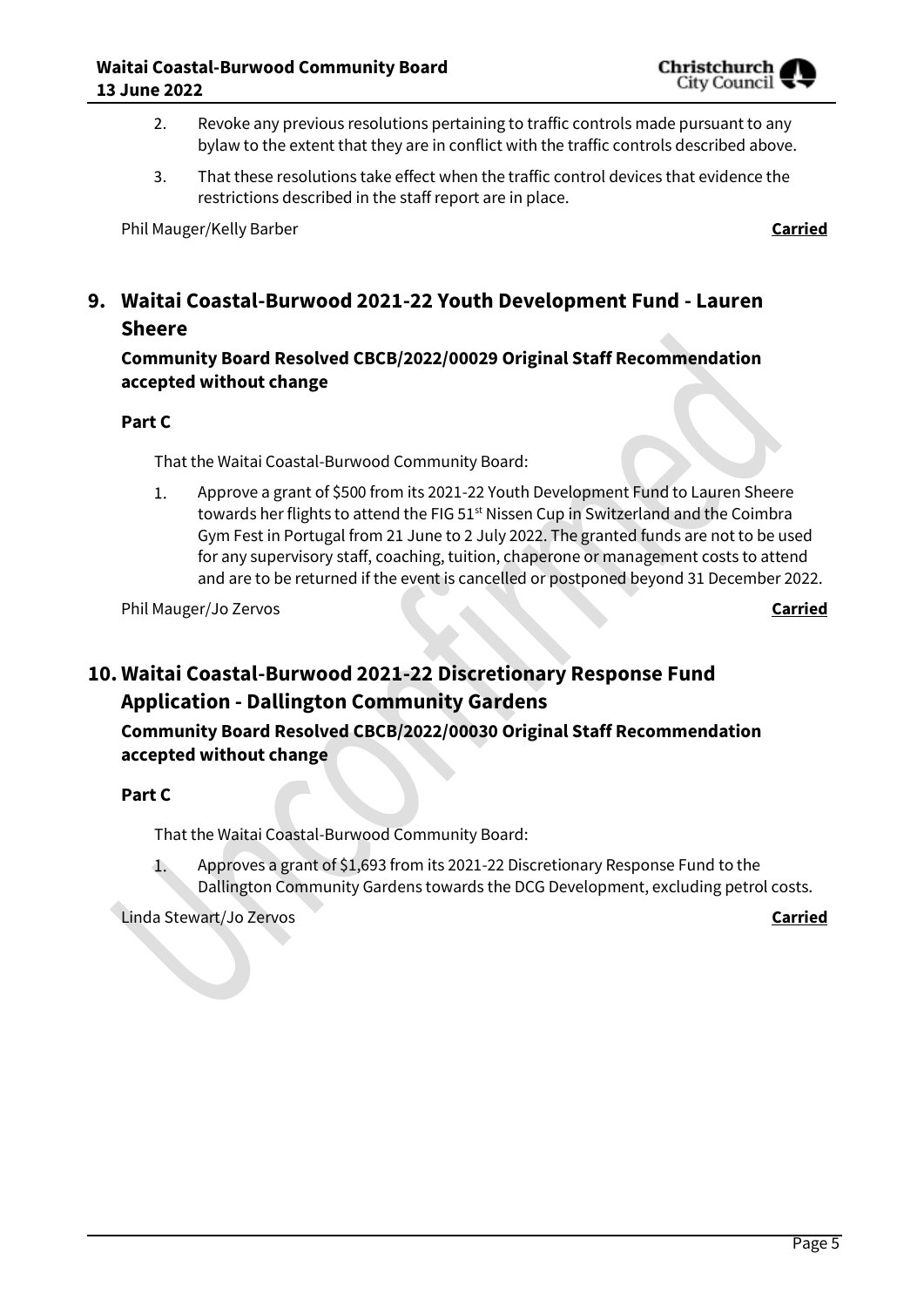

## **11. Waitai Coastal-Burwood 2021-22 Discretionary Response Fund Application - Parklands United Sports Club Incorporated Community Board Resolved CBCB/2022/00031 Original Staff Recommendation accepted without change**

#### **Part C**

That the Waitai Coastal-Burwood Community Board:

Approves a grant of \$15,000 from its 2021-22 Discretionary Response Fund to Parklands  $1.$ United Sports Club Incorporated towards replacing the Cricket Nets on Parklands Reserve.

Kelly Barber/Celeste Donovan **Carried**

## **12. Coastal-Burwood 2021-22 Discretionary Response Fund Applications - Brooklands Community Action Plan**

**Community Board Resolved CBCB/2022/00032 Original Staff Recommendation accepted without change**

#### **Part C**

That the Waitai Coastal-Burwood Community Board:

Approves a grant of \$10,000 from its 2021-22 Discretionary Response Fund towards the 1. Brooklands Community Action Plan.

Jo Zervos/Celeste Donovan **Carried**

## **13. Coastal-Burwood 2021-22 Discretionary Response Fund Applications - La Vida Youth Trust**

**Community Board Resolved CBCB/2022/00033 Original Staff Recommendation accepted without change**

**Part C**

That the Waitai Coastal-Burwood Community Board:

Approves a grant of \$5,000 from its 2021-2022 Discretionary Response Fund to La Vida 1. Youth Trust towards launching a youth drop-in space at their QEII Campus.

Kelly Barber/Jo Zervos **Carried**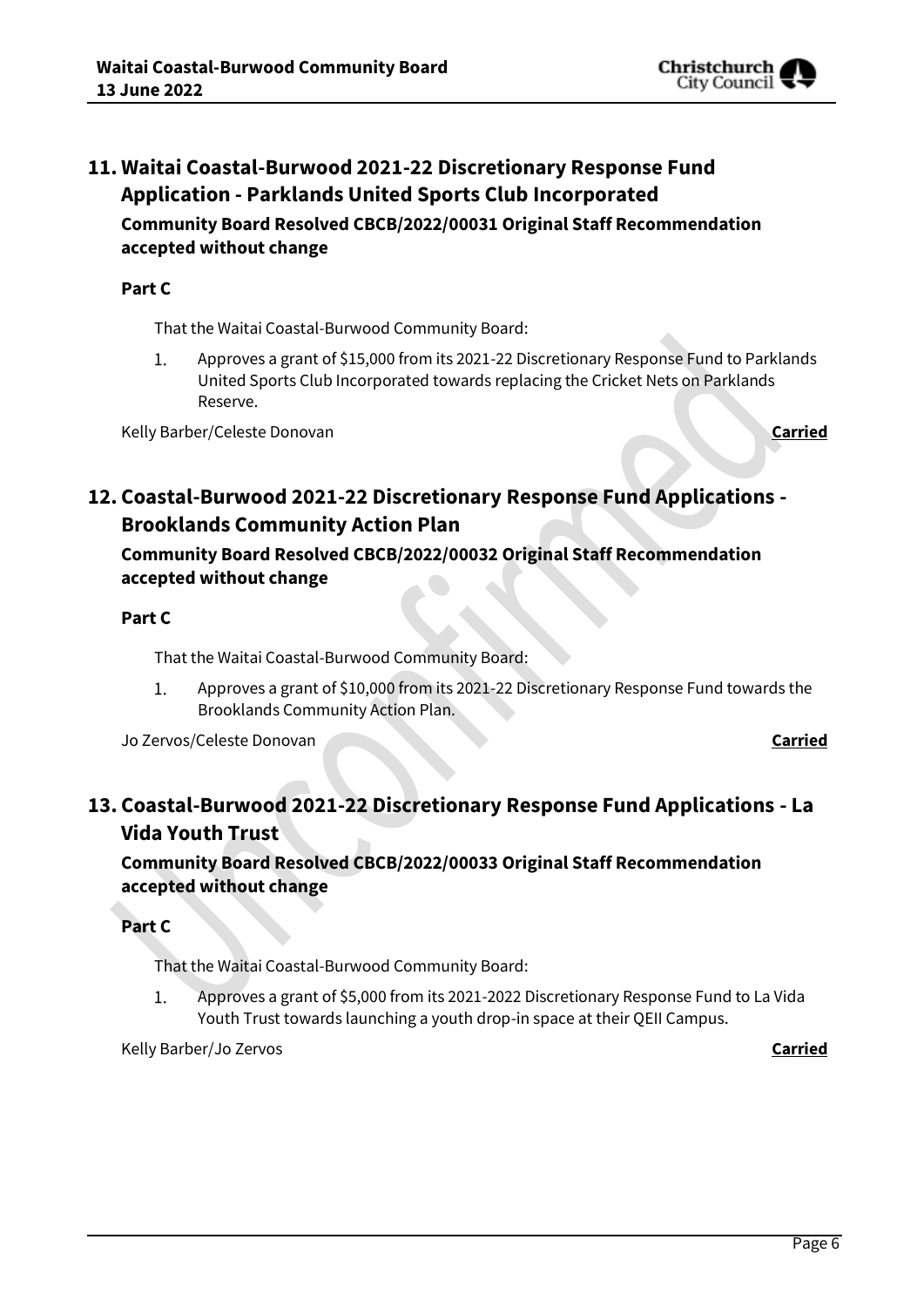

## **14. Waitai Coastal-Burwood Community Board - Meeting Schedule 2022 Officer Recommendations Ngā Tūtohu**

That the Waitai Coastal-Burwood Community Board:

- 1. Consider amending the start time of their remaining formal meetings to one of the following options:
	- a. Option A:

| Date                     | Time               | Location                               |
|--------------------------|--------------------|----------------------------------------|
| Monday 18 July 2022      | 4.30pm             | Board Room, corner Union and Beresford |
|                          |                    | Streets, New Brighton                  |
| Monday 15 August 2022    | 4.30 <sub>pm</sub> | Board Room, corner Union and Beresford |
|                          |                    | Streets, New Brighton                  |
| Monday 12 September 2022 | 4.30 <sub>pm</sub> | Board Room, corner Union and Beresford |
|                          |                    | Streets, New Brighton                  |

#### b. Option B:

| Date                     | Time | Location                                                               |
|--------------------------|------|------------------------------------------------------------------------|
| Monday 18 July 2022      | 5pm  | Board Room, corner Union and Beresford<br><b>Streets, New Brighton</b> |
| Monday 15 August 2022    | 5pm  | Board Room, corner Union and Beresford                                 |
|                          |      | Streets, New Brighton                                                  |
| Monday 12 September 2022 | 5pm  | Board Room, corner Union and Beresford                                 |
|                          |      | Streets, New Brighton                                                  |

2. Note the holding of Board briefings will take place prior to formal Board meetings and on the following dates:

| Date                  | Time | Location                                                        |
|-----------------------|------|-----------------------------------------------------------------|
| Monday 4 July 2022    | 3pm  | Board Room, corner Union and Beresford Streets,<br>New Brighton |
| Monday 1 August 2022  | 3pm  | Board Room, corner Union and Beresford Streets,<br>New Brighton |
| Monday 29 August 2022 | 3pm  | Board Room, corner Union and Beresford Streets,<br>New Brighton |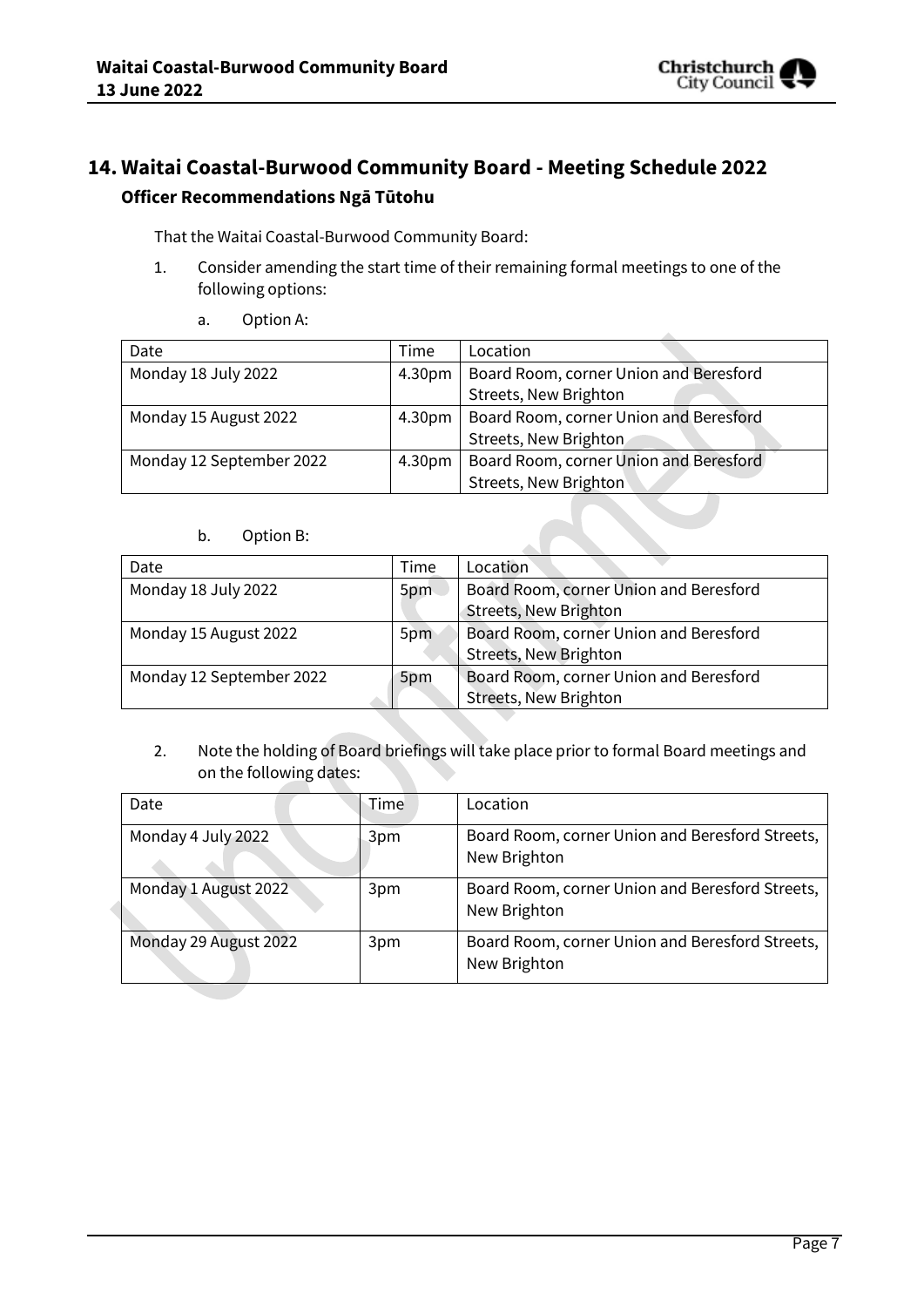

#### **Community Board Recommendation**

Celeste Donovan moved option B of the officer recommendation, which was seconded by Linda Stewart.

That the Waitai Coastal-Burwood Community Board:

1. Amends the start time of their remaining formal meetings to:

Option B:

| Date                     | Time | Location                               |
|--------------------------|------|----------------------------------------|
| Monday 18 July 2022      | 5pm  | Board Room, corner Union and Beresford |
|                          |      | Streets, New Brighton                  |
| Monday 15 August 2022    | 5pm  | Board Room, corner Union and Beresford |
|                          |      | Streets, New Brighton                  |
| Monday 12 September 2022 | 5pm  | Board Room, corner Union and Beresford |
|                          |      | Streets, New Brighton                  |

2. Note the holding of Board briefings will take place prior to formal Board meetings and on the following dates:

| Date                  | Time | Location                                                        |
|-----------------------|------|-----------------------------------------------------------------|
| Monday 4 July 2022    | 3pm  | Board Room, corner Union and Beresford Streets,<br>New Brighton |
| Monday 1 August 2022  | 3pm  | Board Room, corner Union and Beresford Streets,<br>New Brighton |
| Monday 29 August 2022 | 3pm  | Board Room, corner Union and Beresford Streets,<br>New Brighton |

On being put to the vote, there were three for the motion and three against the motion. Kelly Barber used his casting vote and voted against the motion. The motion was declared lost.

Celeste Donovan/Linda Stewart **Lost**

#### **Community Board Resolved CBCB/2022/00034**

#### **Part C**

Kelly Barber moved option A of the officer recommendation, which was seconded by Jo Zervos.

That the Waitai Coastal-Burwood Community Board:

1. Amends the start time of their remaining formal meetings to:

Option A:

| Date                  | Time               | Location                               |
|-----------------------|--------------------|----------------------------------------|
| Monday 18 July 2022   | 4.30 <sub>pm</sub> | Board Room, corner Union and Beresford |
|                       |                    | Streets, New Brighton                  |
| Monday 15 August 2022 | 4.30 <sub>pm</sub> | Board Room, corner Union and Beresford |
|                       |                    | Streets, New Brighton                  |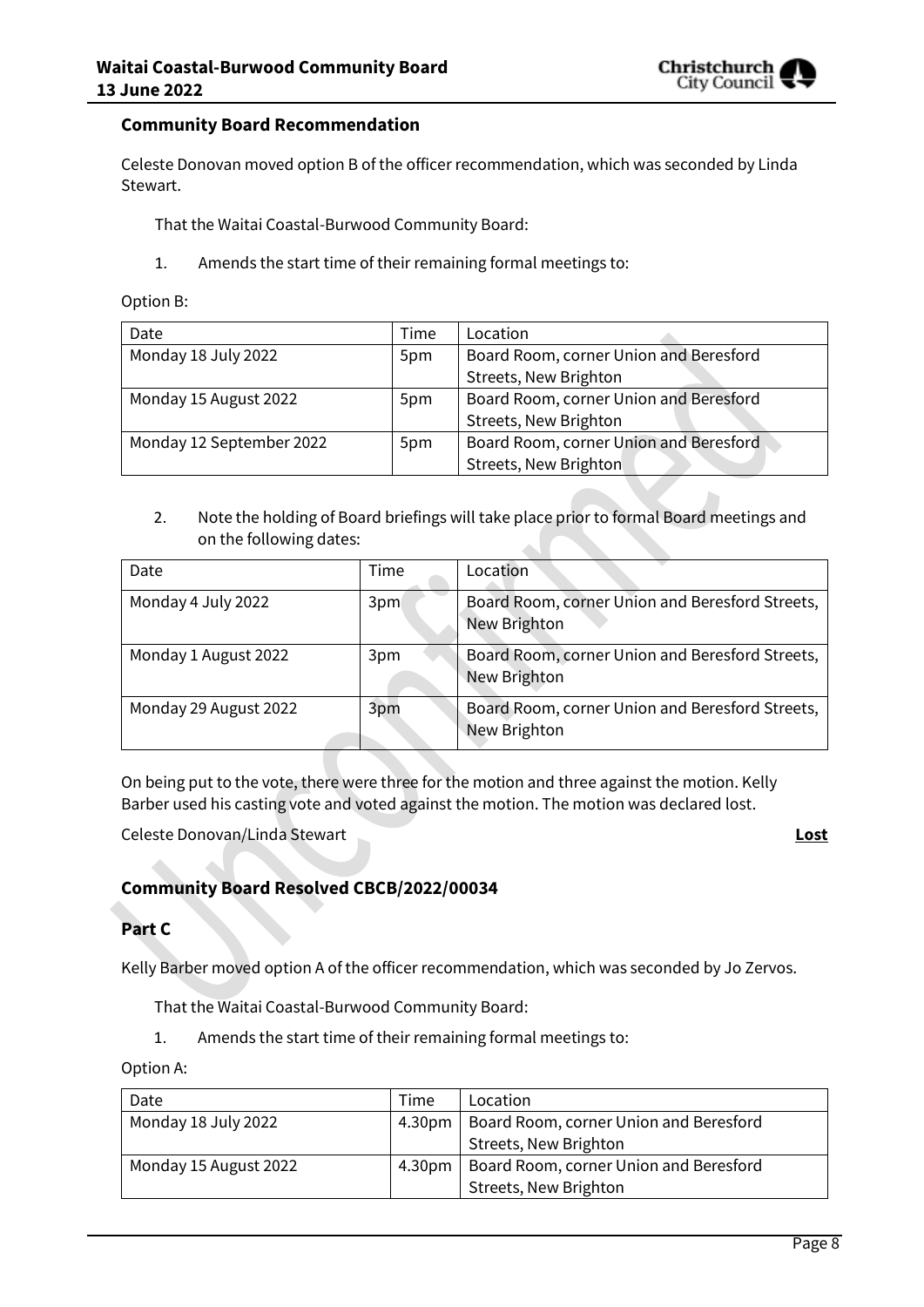

| Monday 12 September 2022 | 4.30pm   Board Room, corner Union and Beresford |
|--------------------------|-------------------------------------------------|
|                          | Streets, New Brighton                           |

2. Note the holding of Board briefings will take place prior to formal Board meetings and on the following dates:

| Date                  | Time | Location                                                        |
|-----------------------|------|-----------------------------------------------------------------|
| Monday 4 July 2022    | 3pm  | Board Room, corner Union and Beresford Streets,<br>New Brighton |
| Monday 1 August 2022  | 3pm  | Board Room, corner Union and Beresford Streets,<br>New Brighton |
| Monday 29 August 2022 | 3pm  | Board Room, corner Union and Beresford Streets,<br>New Brighton |

Celeste Donovan and Bebe Frayle requested that their vote against the resolutions be recorded. Linda Stewart abstained from the vote.

Kelly Barber/Jo Zervos **Carried**

Celeste Donovan left the meeting at 6.04pm.

## **15. Waitai Coastal-Burwood Community Board Area Report - June 2022 Community Board Resolved CBCB/2022/00035 Original Officer Recommendation accepted without change**

**Part B**

That the Waitai Coastal-Burwood Community Board:

Receive the Waitai Coastal-Burwood Community Board Area Report for June 2022.  $1.$ 

Linda Stewart/Kelly Barber **Carried**

Phil Mauger left the meeting at 6.17pm.

Linda Stewart left the meeting at 6.25pm.